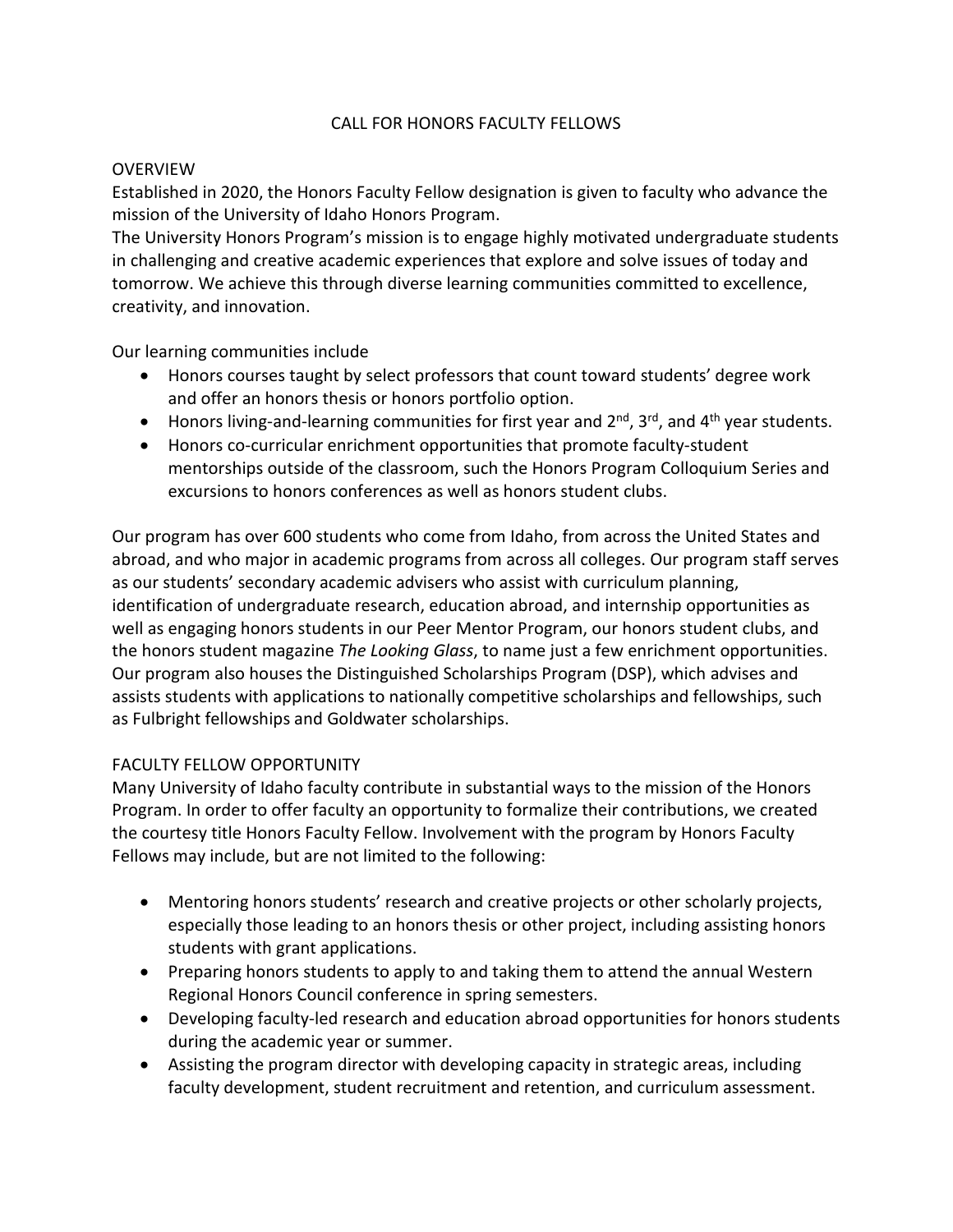- Serving as a university-wide ambassador for the University Honors Program.
- If needed, teach an HON INTR class for 1 honors credit in the areas of undergraduate research and scholarship, preparation for undergraduate research and scholarship, or transition to college.

Please note that Honors Faculty Fellows must contribute to at least two of the above listed areas during each semester of their appointment. The anticipated time commitment is approximately 10-15% of the faculty member's time, or 4-5 hours a week, and would be noted in the faculty fellows' position description.

Honors Faculty Fellows are eligible to apply for professional development funding from the Honors Program to support enhancement activities related to the tasks associated with the fellowship, such as attending workshops or conferences related to their research and teaching, developing course materials, etc. Faculty Fellows may apply for up to \$1,000/semester to support such activities.

The fellowship is for an initial duration of at least two semesters and may be renewed for another two semesters with the approval of the director and depending on funding. All University of Idaho faculty are eligible to apply, including all tenured, tenure-track, clinical and clinical-track faculty and instructors.

# APPLICATION PROCESS

Individual faculty members wishing to apply may do so at any time. Applications received by March 1 will be considered for a start date of fall semester 2022 and the fellowship would comprise fall 2022 and spring 2023 semesters.

Only complete applications will be considered. Complete applications include:

- A completed cover sheet (attached).
- A full UI and up-to-date CV.
- Two brief statements of no more than 200 words each; the first statement describing past contributions to the mission of the University Honors Program and the second statement describing proposed future contributions in at least two of the areas listed above.

Please email all application materials as a pdf scan to **honors@uidaho.edu**.

Applications will be reviewed on a revolving basis by the Director of the University Honors Program. Applicants will be evaluated based on their past, current, and future contributions to the Honors Program. Decisions will be communicated to the applicant in a timely manner and their names will be featured on the Honors Program webpage.

For additional information, please contact Sandra Reineke at [honors@uidaho.edu](mailto:honors@uidaho.edu) or (208) 885- 7702.